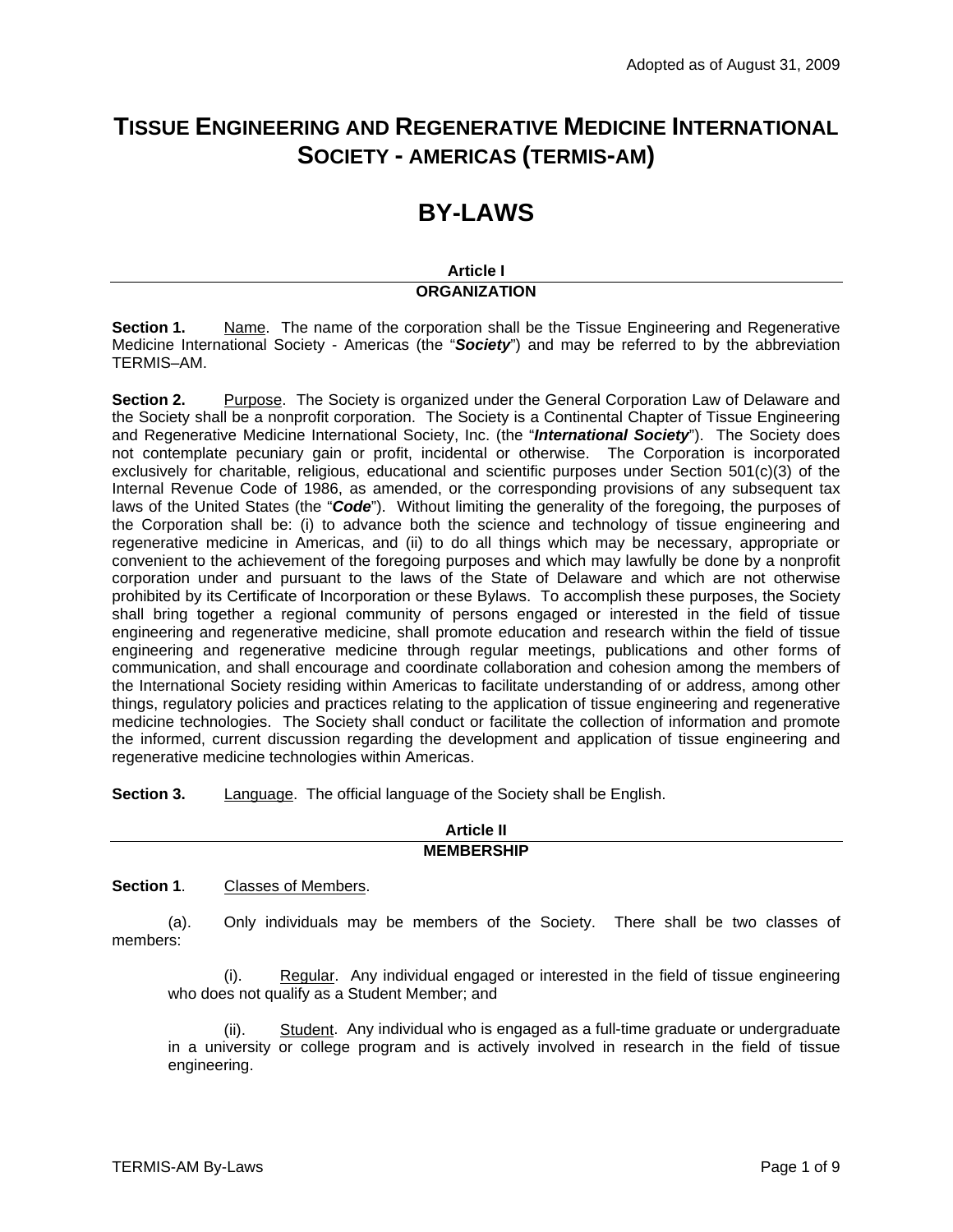**Section 2**. Admission to Membership. Admission as a Member of the Society within one of the classes of membership specified in Section 1 of this Article I shall be granted to any individual provided such individual: (i) supports the purposes of the Society, (ii) is a member of the International Society, (iii) has a primary residence in Americas, and (iv) meets the obligations provided in Section 3 of this Article II.

# **Section 3.** Registration and Payment of Dues.

(a). The dues for membership in the Society shall be established by the Council, subject to the approval of the Governing Board of the International Society (the "*Governing Board*").

(b). Dues shall be payable annually in advance at the start of the fiscal year and may be invoiced or collected through registration fees paid to attend an annual meeting of the International Society or the Society. The fiscal year of the Society begins on January 1 and ends on December 31. Those who have not paid their dues by January 31 shall be notified that they are in arrears and that their names will be dropped from the membership rolls within thirty (30) days. Members shall be reinstated upon payment of dues. All Members who have paid their annual dues in full are eligible to vote in any election or on any matter that may come before the Members at any meeting of the Society.

(c). The payment of dues can be waived for a Member by the Council if it is deemed that such a waiver would further the interests of the Society.

(d). Registration. Every individual seeking admission as a Member of the Society shall complete an application form approved by the Council which shall require the individual to at least provide his/her current mailing address, e-mail address and organizational affiliation or employment. It shall be the continuing obligation of each Member to keep the Society advised of any change to any of this information. Such personally identifiable information shall be maintained by the Society exclusively for the purpose of enabling efficient dissemination of information to the Members by the Society.

**Section 4.** Rights of Members. Members of the Society have the right to participate in Society meetings, to receive publications and other membership benefits as determined by the Council, and to vote for candidates for leadership of the Society.

## **Section 5.** Removal of Members.

(a). Where, after due enquiry by the Council, a Member is found by the Council to be guilty of any felonious or criminal act, or disgraceful conduct in any professional respect or otherwise unbecoming a member of the Society, the Council may resolve to reprimand in such manner as the Council sees fit, including, suspending or expelling the offending Member from the Society.

(b). Any Member suspended or expelled by resolution as aforesaid shall thereby forfeit all his rights and privileges as a Member of the Society.

## **Article III MEETINGS OF THE MEMBERSHIP**

**Section 1.** Annual Business Meeting. There shall be an annual meeting of Members to be held as designated by the Council. The location of the annual meeting shall be designated by the Council, except that the annual meeting to be held during the year of the World Congress of the International Society shall be held during and at the same location as that World Congress. Notice of the time and place of the annual business meeting shall be given to all Members not less than sixty (60) days prior to such meeting.

**Section 2.** Quorum. Those Members present and entitled to vote at any meeting of the Society for which notice has been given as provided in Section 1 of this Article III shall constitute a quorum.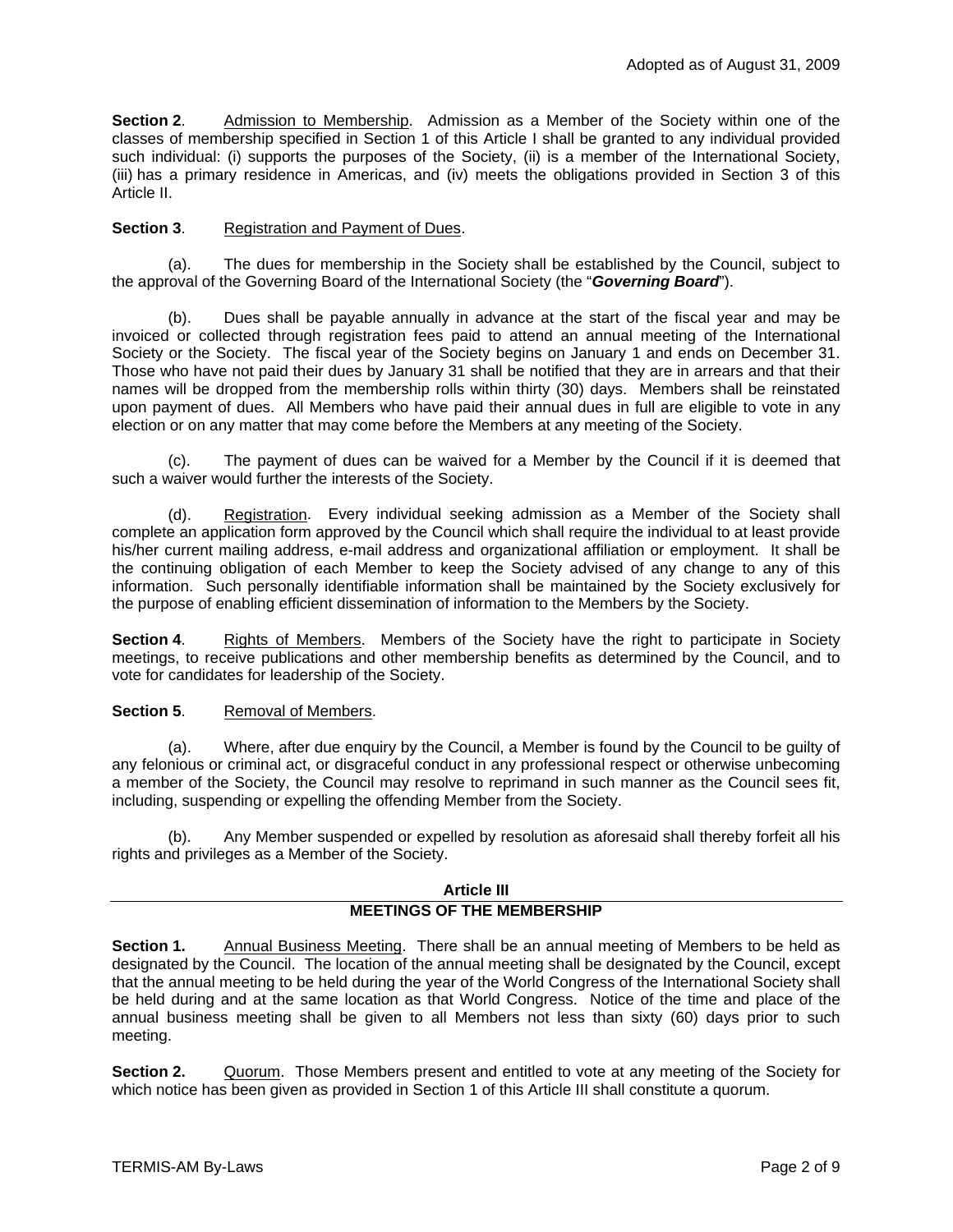**Section 3.** Special Meetings. Special meetings of Members may be called at any time by the President, or a majority of the Council, or twenty-five percent (25%) of the Members.

**Section 4.** Order of Meetings. The rules outlined in Robert's "Rules of Order," as amended, shall govern the conduct of all meetings of the Society or of its Council or Standing Committees in all instances where they are applicable when they do not conflict with these By-Laws.

**Section 5.** Voting. At all meetings of the Members, all decisions shall be determined by a majority of the Members present in person.

**Section 6.** Meetings of the Members of the Society. The Society may conduct an annual meeting for the Members, except during the year of a World Congress held by the International Society. Each such annual meeting shall be scheduled, organized and managed in close collaboration with the Governing Board. The Council will appoint the chair of its annual meeting, who will be a member of the Meeting Committee of the Governing Board until the conclusion of the Society's next annual meeting. The Society shall provide a complete registration list and a final account of revenue and expenses to the Executive Committee of the International Society following the conclusion of each annual meeting.

# **Article IV COUNCIL**

**Section 1.** Composition. The Council shall consist of not less than seven (7) nor more than nineteen (19) Members, including the President, President-Elect, Immediate Past President, Secretary, Treasurer and Member-at-Large for Americas of the Governing Board then in office. Council members shall serve for a period of three (3) years and until their successors are elected and qualified. A Council member may be elected to serve a second consecutive term; however, the completion of an unexpired term as provided in this Section shall not be counted when applying this limitation.

**Section 2.** Duties. The Council shall be responsible for the management of the affairs and business of the Society and may adopt such rules and regulations as they pertain to the conduct of its meetings, election of Council members and the management of the Society as it deems proper, provided such rules and regulations are not inconsistent with the By-Laws of the International Society and the laws of the place of incorporation of the Society. The Council shall not represent the International Society on any issue, activity, matter, or otherwise without the express permission of the Governing Board.

**Section 3.** Meetings. Any or all of the Council members may participate in a meeting by means of conference telephone or by any means of electronic communication by which all persons participating in the meeting are able to communicate contemporaneously with one another, and such participation shall constitute presence in person at the meeting. Regular meetings of the Council shall be held not less than semi-annually, with one meeting to take place at the time of the annual meeting of the Members of the Society and one or more meetings at such other times and places as the Council may determine. Special meetings of the Council may be called by the President at any time, or by the President or the Secretary upon the written request of a majority of the Council members.

**Section 4.** Notice of Meetings. Notice of the place and time of each meeting of the Council shall be served on each Council member, by Internet mail or by oral, telegraphic or other written notice, duly served on or sent or mailed to him or her at least five (5) days before the date of the meeting, unless the prior receipt of such notice is waived. Attendance of a Council member at a meeting of the Council shall constitute a waiver of notice of such meeting except where the Council member attends a meeting for the express purpose of objecting to the transaction of any business because the meeting is not lawfully called or convened. Except as otherwise expressly required in these By-Laws, neither the business to be transacted at, nor the purpose of, any regular or special meeting of the Council need to be specified in the notice or waiver of notice of such meeting.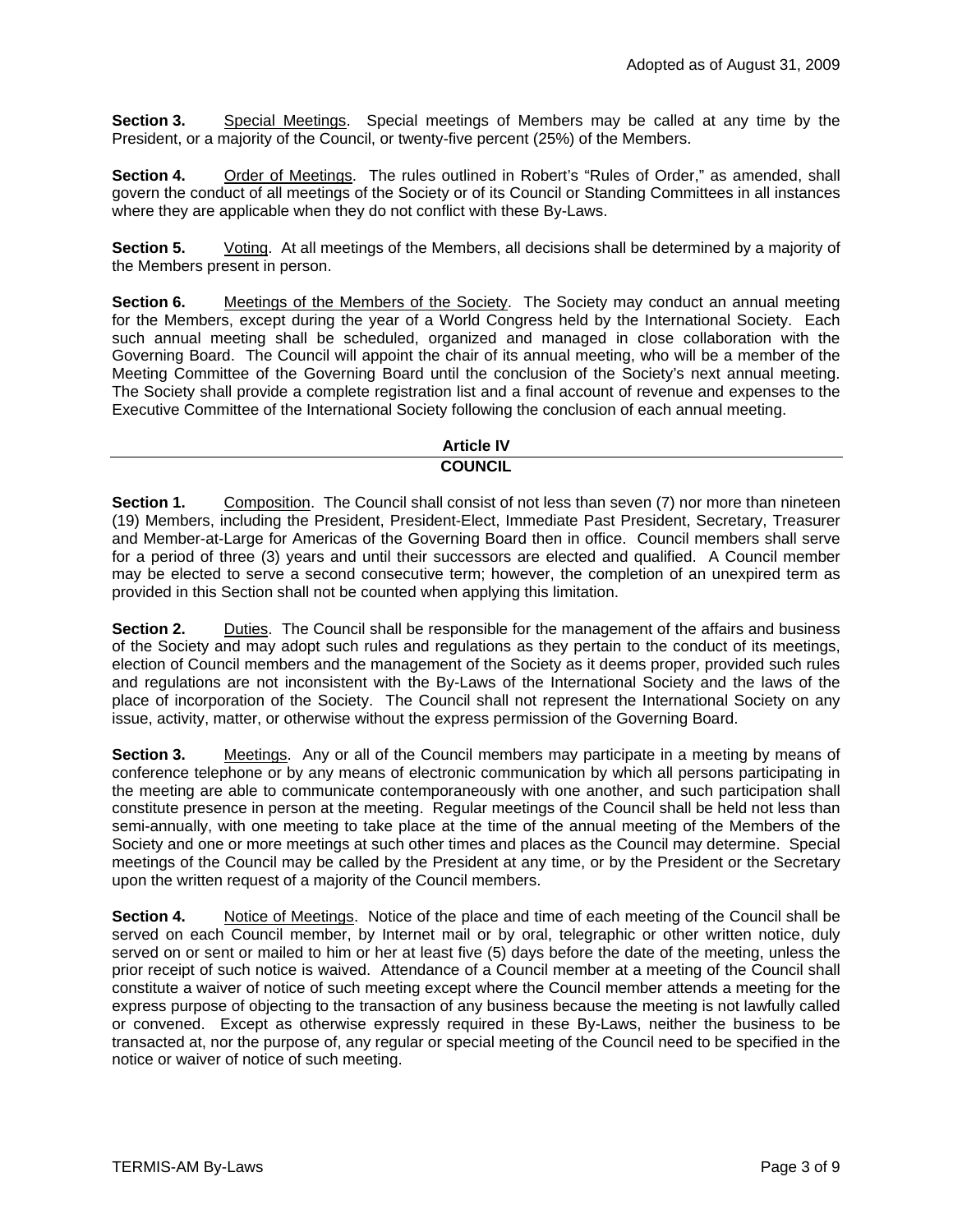**Section 5.** Quorum. At any meeting of the Council, the members of the Council participating shall constitute a quorum for the transaction of business.

**Section 6.** Voting. At all meetings of the Council, each member of Council shall have one vote, and all decisions shall be determined by a majority of the participating Council members voting.

**Section 7.** Vacancies. If a Council member shall resign or be removed from that position, the Council shall appoint a member of the International Society residing in Americas to serve for the balance of the unexpired term.

**Section 8.** Removal from Council. Where, after due enquiry by and only upon the request of a Council member, a Council member is found by the Council to be guilty of any felonious or criminal act, or disgraceful conduct in any professional respect or otherwise unbecoming of a member of Council, the Council may resolve to reprimand in such manner as the Council sees fit, including, suspending or expelling the offending Council member from that position and recommending to the Governing Board that it expel such person from the International Society.

#### **Article V OFFICERS**

**Section 1.** Officers. The Society shall have the following elected Offices: President and President-Elect. All elected Offices shall be elected by the Members of the Society. The Society shall have the following appointed Offices: Immediate Past President; Secretary; and Treasurer. With the exception of Immediate Past President, all appointed Offices shall be appointed by the Council. All Officers, whether elected or appointed, shall be Members of the Society.

## **Section 2.** Terms of Office.

(a). The President and President-Elect shall each hold office for three (3) years and until their successors have been duly elected and qualified as provided by these By-Laws. The President-Elect shall automatically succeed to the Office of President upon the conclusion of that President's term of office.

(b). The Secretary and the Treasurer shall serve at the pleasure of the Governing Board.

(c). No Officer may hold more than one Office at the same time although the President may perform the duties of the Treasurer if that Office is vacant.

**Section 3.** President. The duties of President are as follows:

(a). to preside over the meetings of the Council and the Society;

(b). to represent the Society at all meetings of the International Society, the Governing Board and the Executive Committee of the International Society; and

(c). to present, at each annual meeting of the International Society, a report on the condition of the business of the Society.

**Section 4.** President-Elect. The duties of the President-Elect are as follows:

(a). to serve as a member of Council; and

(b). to serve as advisor to the President and to preside in his/her absence, performing the functions of the President when so acting.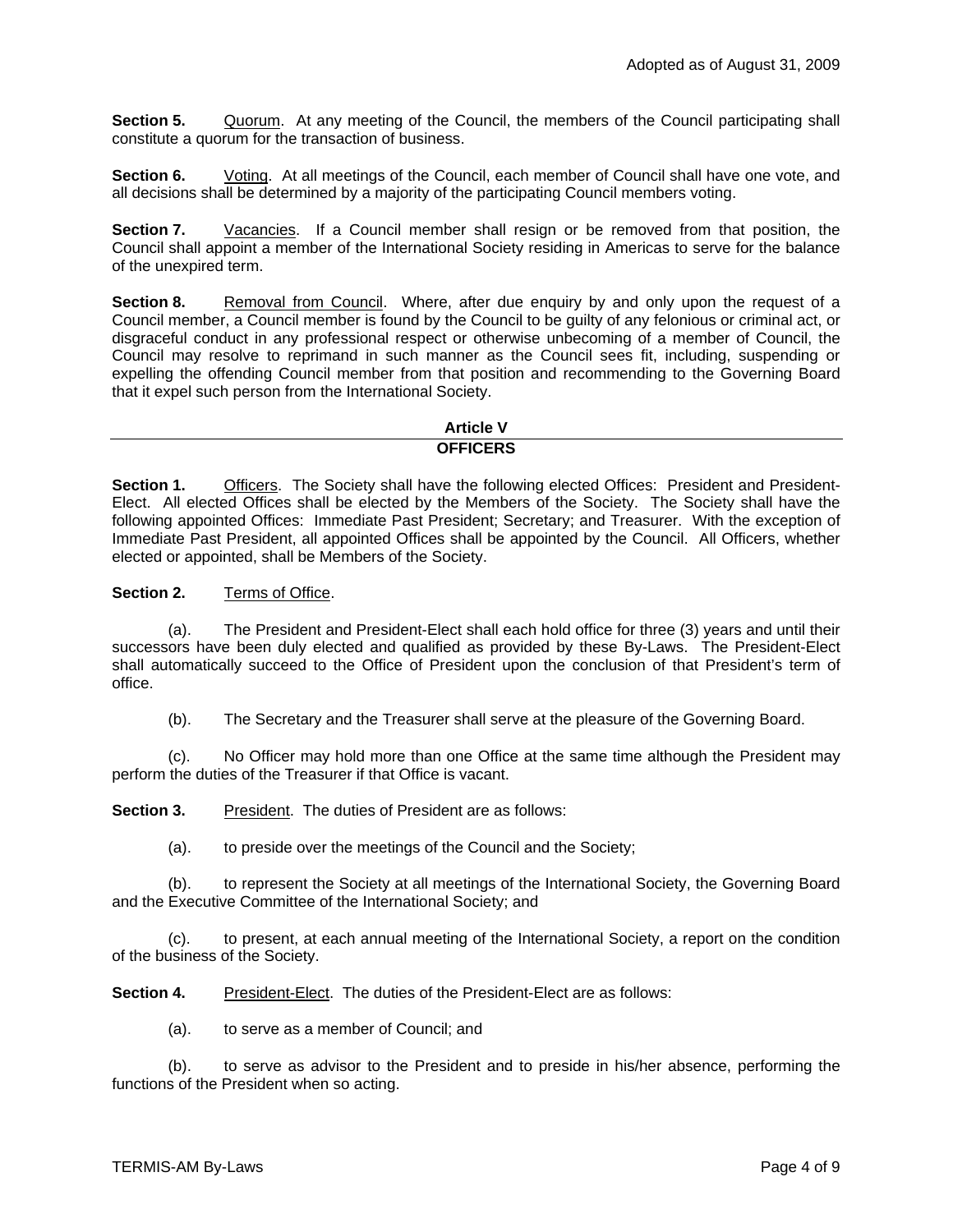**Section 5.** Immediate Past President. The Immediate Past President shall serve as the chair of the Nominating Committee and discharge such other duties which the President may reasonably request from time to time.

**Section 6.** Secretary. The duties of the Secretary are as follows:

(a). to keep the minutes of the meetings of the Council and of the Society;

(b). to give and serve all notices of the Society;

(c). to be the custodian of all records of the Society, and to ensure that the books, reports, statements and certificates required by the statutes of the place of incorporation of the Society are properly kept, made and filed according to law;

(d). to maintain the membership roll and keep such records open, subject to inspection as required by law; and

(e). to do and perform such duties pertaining to the office of Secretary as may be designated from time to time by the Council.

**Section 7.** Treasurer. The duties of the Treasurer are as follows:

(a). to have the care and custody of and be responsible for all the funds and securities of the Society. He/she shall promptly deposit all funds in the name of the Society, including without limitation funds representing the amount of annual dues collected through registration fees paid to attend the Society's annual meeting, in bank or banks, trust company or trust companies or safe deposit vaults approved by the Council;

(b). to sign, make and endorse in the name of the Society, all checks, drafts, warrants or orders for the payment of money, and pay out and dispose of same and receipt therefore as authorized by the President or the Council, subject to such conditions for counter-signature or such other requirements as the Council shall establish to provide for effective management of the Society's finances;

(c). to render a statement of the condition of the finances of the Society at each regular meeting of the Council and at such other times as shall be required, and make a full financial report at the annual meeting of the Society;

(d). to submit regular financial reports to the Treasurer of the International Society that fairly and accurately reflect the current financial condition and historical revenues and expenses of the Society;

(e). to do and perform such duties pertaining to the office of Treasurer as may be designated from time to time by the Council.

## **Section 8.** Vacancies.

(a). President. If the Office of President becomes vacant, the President-Elect, if there be one at the time, shall immediately assume the Office of President for the balance of the unexpired term and shall be deemed to have resigned the Office of President-Elect. The President-Elect who assumed the Office of President early shall remain in that Office to serve the term to which he/she would have automatically succeeded under Section 2 of Article VI. If there be no President-Elect, the Council shall appoint a Member of the Society to serve as President for the balance of the unexpired term.

(b). President-Elect. If the Office of President-Elect becomes vacant, that Office shall remain vacant until the next election when a nominee for that Office would ordinarily be elected.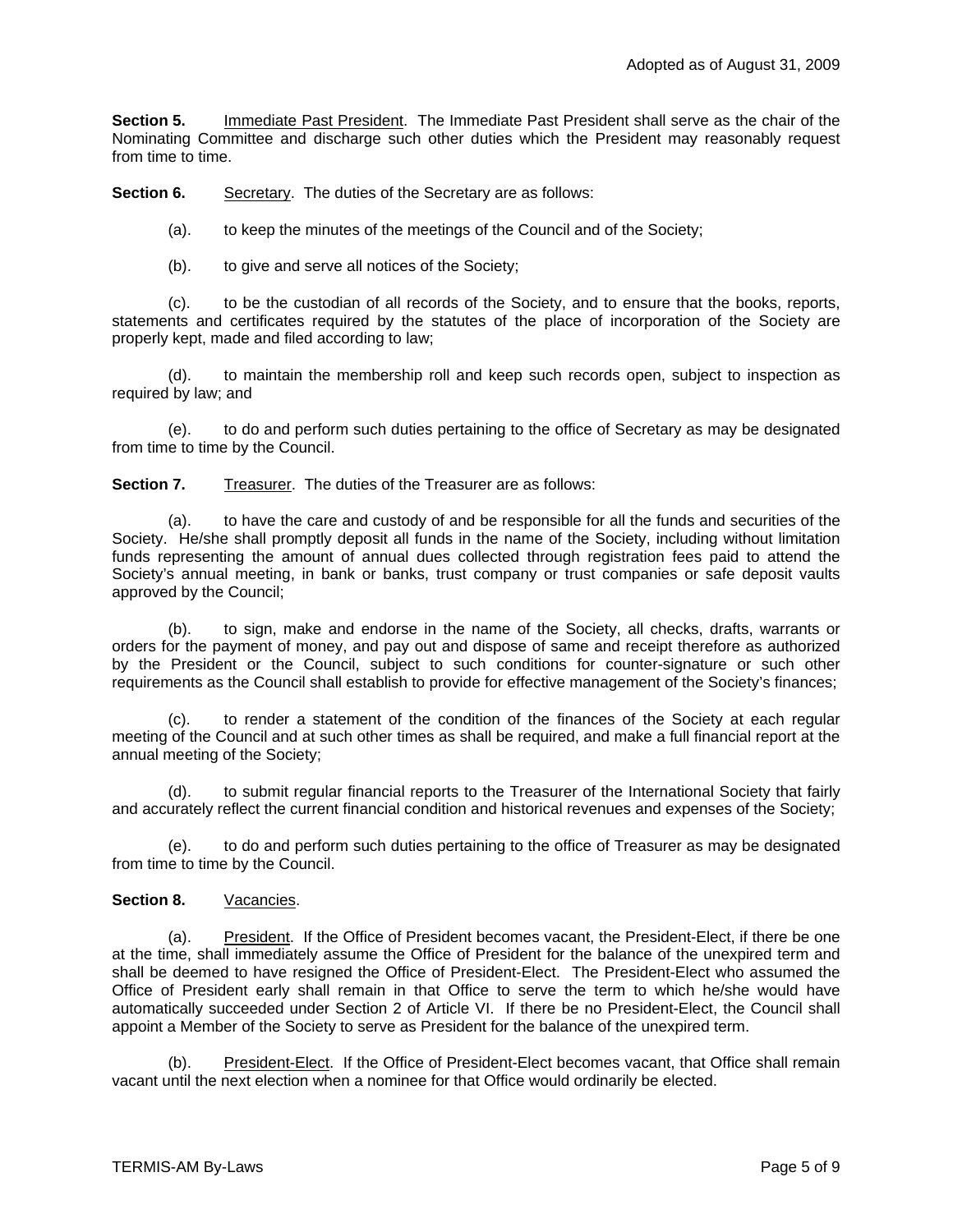(c). Secretary and Treasurer. If either the Office of Secretary or Treasurer becomes vacant, the Council shall appoint a Member of the Society to assume such vacant Office.

**Section 9.** Removal from Office. Where, after due enquiry by and only upon the request of a Council member, an Officer is found by the Council to be guilty of any felonious or criminal act, or disgraceful conduct in any professional respect or otherwise unbecoming an Officer of the Society, the Council may resolve to reprimand in such manner as the Council sees fit, including, suspending or expelling the offending Officer from the Office and recommending to the Governing Board that it expel such person from the International Society.

#### **Article VI COMMITTEES OF THE COUNCIL**

**Section 1.** Committees of the Council.

(a). There shall exist the following Standing Committees to assist the Council in managing the affairs of the Society: Nominating Committee and Meeting Committee.

(b). By resolution adopted by a majority of the whole Council, other Standing or Temporary Committees may be appointed by the Council from time to time. Each such Committee shall have and exercise such authority of the Council in the management of the business and affairs of the Society as the Council may specify from time to time.

(c). Members of the Standing Committees need not be members of the Council but shall be members of the International Society.

**Section 2.** Nominating Committee. The Nominating Committee shall be responsible for nominating candidates for all elected positions of the Society. In discharging this responsibility, the Committee will seek to provide for the widest possible participation in the management of the Society among the classes of Members and the regions and countries represented within the Society. The members of the Nominating Committee shall be appointed by the President, subject to the approval of the Council. The Nominating Committee shall be chaired by the Immediate Past President. To the extent possible consistent with the interests of the Society in having the best qualified persons elected to office, the Nominating Committee shall be comprised of Members who shall not themselves be nominees for election during the time of their service on the Committee.

**Section 3.** Meeting Committee. The Meeting Committee shall be responsible for organizing and coordinating the annual meeting of the Society. The members of the Meeting Committee shall consist of the chairs of the Society's current and immediate past annual meeting and such other members as may be appointed by the Council.

#### **Article VII ELECTIONS**

## **Section 1.** Nominating of Candidates.

(a). Candidates for election as an Officer or a member of Council shall be selected by the Nominating Committee in accordance with Article VI, Section 2. At least thirty (30) days prior to the Election Date, the Nominating Committee shall submit to all Members qualified to vote, by Internet announcement or by telegraphic or other written notice or by announcement in an official publication of the Society, a list of nominations containing at least two candidates for each Office and seat on the Council to be elected, together with sufficient biographical information regarding each Candidate to enable the members to evaluate the Candidate's qualifications for election.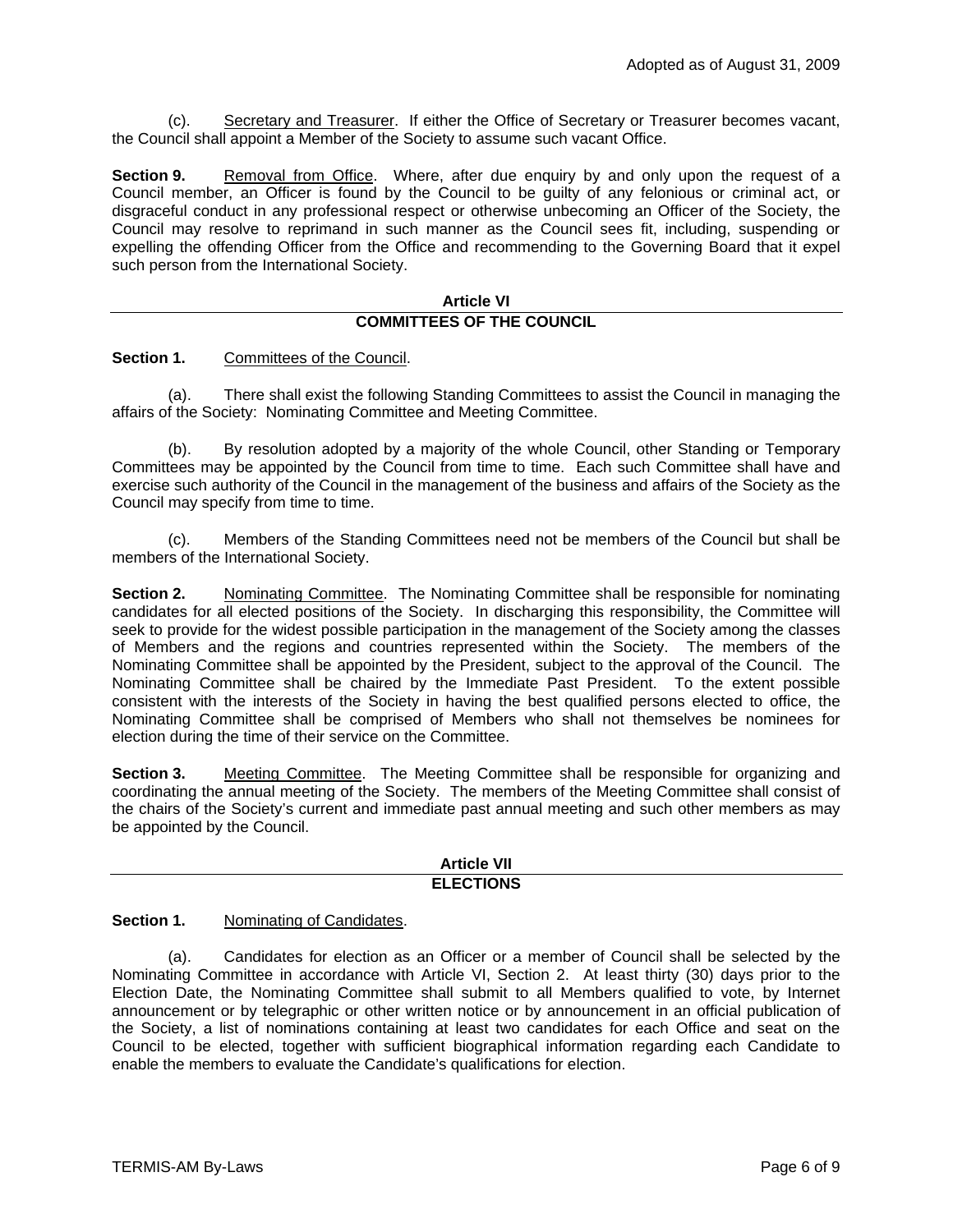(b). Additional nominations may be made by petition to the President and received or postmarked not later than fifteen (15) days following publication of the list of nominations, setting forth names of the proposed Candidates and the offices for which it is proposed they be nominated, and providing sufficient biographical information regarding each Candidate to enable the Members to evaluate the Candidate's qualifications for election. To be valid, such a petition must be signed by at least twenty (20) current Members, of whom at least five (5) Members must be resident within a different state or territory.

**Section 2.** Eligibility of Members for Election. Any Member in good standing may be eligible for election or appointment as an Officer or member of Council, unless the Member is otherwise prohibited from serving in that capacity by reason of a limitation on the service of consecutive terms of office as provided by these By-Laws. However, such a limitation precluding a Member from re-election to an Office shall not bar the Member from election to another Office. No Member may hold more than one elected Office at one time.

**Section 3.** Timing of Elections. The Council shall establish the date each year when votes shall be cast for the election of Officers and Members of the Council (the "Election Date"). The Election Date selected by the Council shall be the date set by the Governing Board for election of Officers, etc. of the International Society, which date shall be the Election Date if the Council should fail to select one.

**Section 4.** Method of Elections. Fifteen (15) days prior to the Election Date, the Secretary shall cause to be sent by Internet announcement or by telegraphic or other written notice to all Members then eligible to vote, a ballot listing the names of all Candidates nominated for elective office as provided at Section 1 of this Article VII, with appropriate voting instructions that shall identify the Election Date and include a statement that the latest permissible mailing date (in the case of ballots to be returned by regular mail delivery) or return date (in the case of ballots to be returned by Internet, telegraphic of facsimile transmission) shall be the Election Date. Each completed ballot list to be returned by regular mail shall be placed inside a voting envelope addressed to the Secretary, and the envelope shall be sealed and then validated with the voter's signature and legibly written name or by such other means approved by the Council that shall provide each Member the opportunity to vote for the election of Candidates by secret ballot. Any vote not validated in the manner set forth in the instructions accompanying the ballot shall be held to be null and void. A plurality of votes cast shall elect. In case of a tie vote, the Council will cast the deciding vote.

# **Article VIII PUBLICATIONS**

**Section 1.** The Society shall issue or sponsor such publications as in the judgment of the Council, as advised and approved by the Governing Board, will best serve the objectives and purpose of the Society. This may include publishing the proceedings of each annual meeting.

**Section 2.** Official Journal. The Council, with the advice and approval of the Governing Board, may approve the designation of a scientific journal as an official journal of the Society.

# **Article IX INDEMNIFICATION OF COUNCIL AND OFFICERS**

**Section 1.** Each member of Council and each Officer of the Society (and his/her heirs, executors and administrators) who is party to any litigation action, suit or proceeding (whether civil, criminal, or administrative) by reason of his/her being or having been a member of Council or an Officer of the Society, or a director or officer of any other organization which he/she served at the request of the Society, shall be entitled to be indemnified by the Society against the reasonable expenses actually incurred by him/her in connection with the defense of such litigation, to the extent of available funds or insurance, except in relation to the following two matters: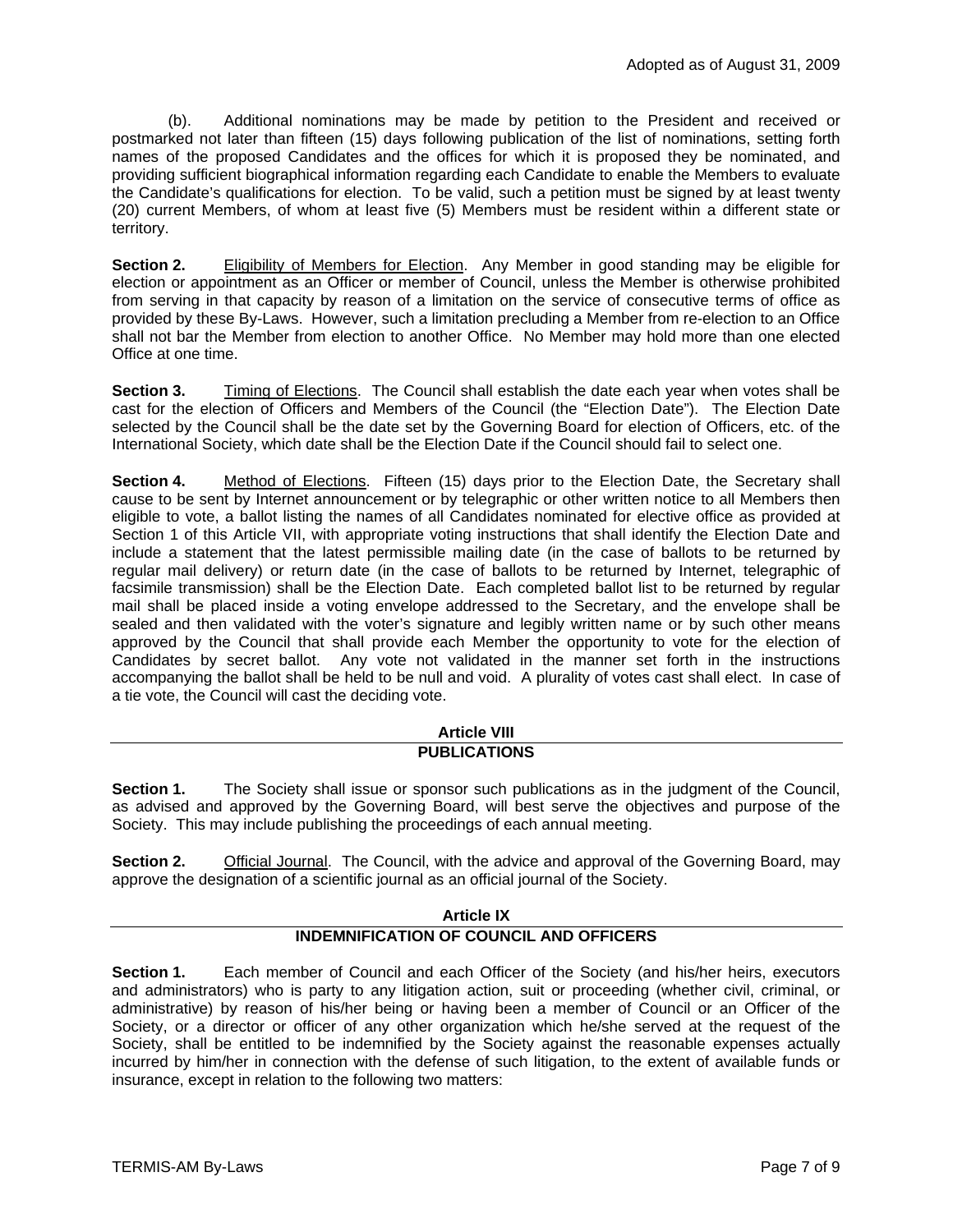(i). In cases as to which he/she shall finally be adjudged in such litigation to be liable because of dereliction in the performance of his/her duties as such member of Council or as Officer or representative of the Society.

(ii). In cases which have resulted in a judgment in favor of the Society and against him/her, or which is ordered to be settled by any payment by him/her to the Society.

In such cases where the above clause applies, "expenses" shall be deemed to include fines and penalties imposed on such person, and amounts paid upon a plea of *nolo contender* or a no contest plea or in compromise or settlement of the litigation or in satisfaction of judgments, if found guilty. If, such indemnification, and the amounts to be indemnified against, are approved as being reasonable in the circumstances by:

(i). the vote of a majority of the Council, if such majority are not involved in any such litigation;

(ii). the vote of a majority number of the Council excluding for the purposes hereof the Council members in such litigation; or

(iii). a court of competent jurisdiction.

The foregoing right of indemnification shall not be exclusive of other rights to which such person, his/her heirs, executors or administrators may be entitled.

#### **Article X AMENDMENTS**

**Section 1.** So long as such amendment is not inconsistent with the By-Laws of the International Society and the laws of the place of incorporation of the Society, these By-Laws may be amended by majority vote of the Council, provided that any amendment of Article II approved by the Council shall not be effective until ratified by the Members. Amendments approved by the Council which require ratification by the Members to be effective shall be submitted to the Members at the next annual meeting, as provided in Section 2, or within one hundred eighty (180) days, as provided in Section 3, whichever is sooner, unless the Council shall direct that the amendment(s) be submitted for ratification immediately.

**Section 2.** An amendment of these By-Laws approved by the Council may be ratified by a majority vote of the Members attending at any annual or special of the Society, provided the notice of the amendment to be ratified has been given in writing by the Secretary to the Members no later than thirty (30) days before the vote.

**Section 3.** An amendment of these By-Laws approved by the Council may be ratified by the Members without a meeting by a majority vote of all the members. The method of voting on the amendment to be ratified shall be the same as set forth in Section 4 of Article VII, except that, thirty (30) days prior to the Voting Date, the Secretary shall send by Internet mail or by telegraphic or other written notice to all Members then eligible to vote, a ballot listing the proposed amendment(s), with appropriate voting instructions that shall identify the Voting Date and include a statement that the latest permissible mailing date (in the case of ballots to be returned by regular mail delivery) or return date (in the case of ballots to be returned by Internet, telegraphic of facsimile transmission) shall be the Voting Date.

**Section 4.** Amendments of Article II proposed by a petition to the Council signed by at least fifty (50) Members shall be submitted to the Members at the next annual meeting or within one hundred eighty (180) days, whichever is sooner, as provided in this Article.